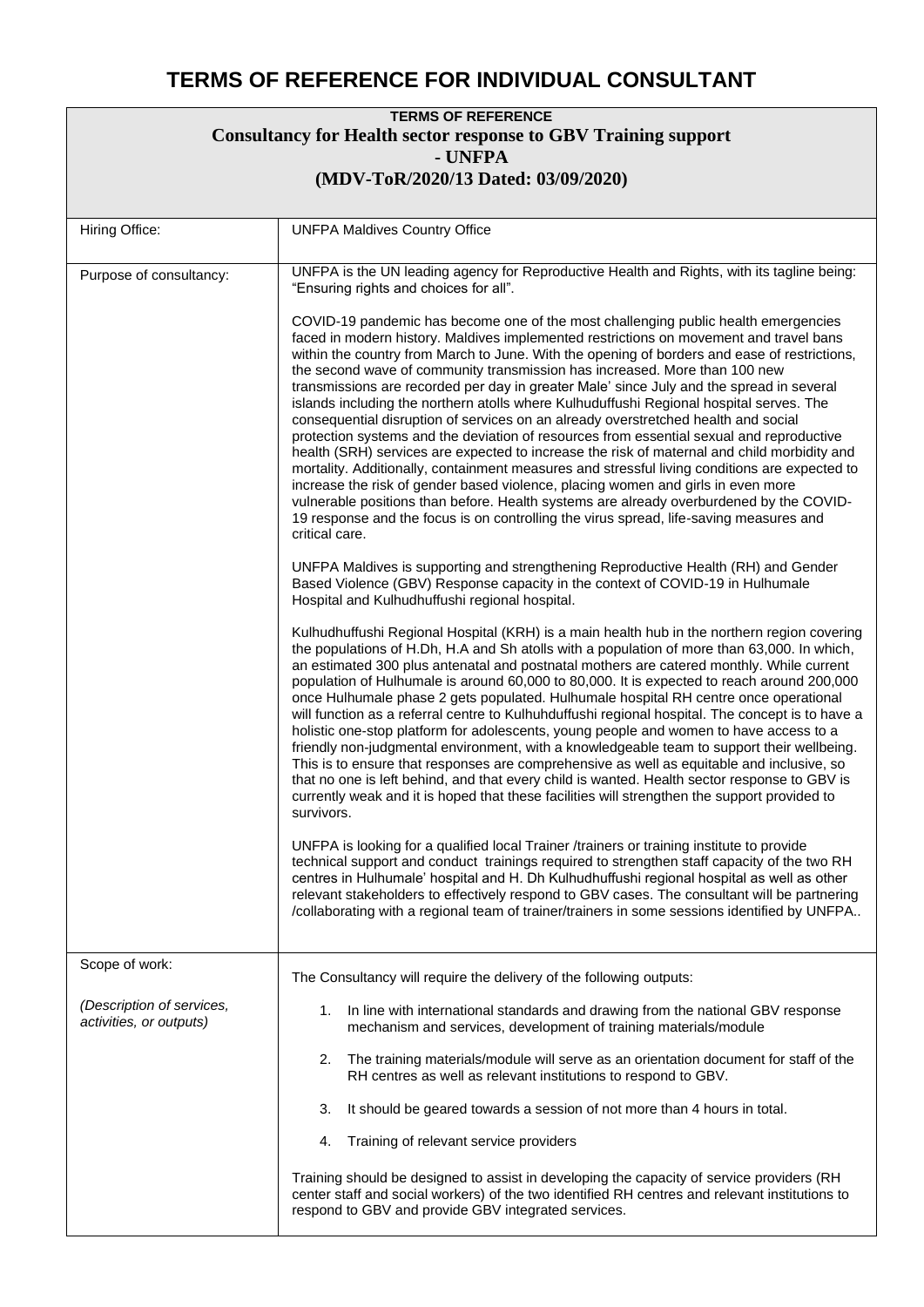|                                                                                                              | The training should consider the following areas:<br>Provision of psychosocial first aid to survivors of violence<br>1.<br>Provision of emergency first aid/care<br>2.<br>Survivor-centered approaches and creating a safe environment<br>3.<br>Responding to situations where children or other vulnerable groups are involved<br>4.<br>Existing guidelines on case registration, reporting as well as consent<br>5.<br>Referral systems currently available through the national mechanism<br>6.<br>The Consultant should coordinate with the SRH Consultant to ensure coherence and<br>harmonization of training materials on GBV and SRH.<br>Trainings will be conducted in English and Dhivehi. Consultant should be proficient and<br>familiar with the SRH, GBV terminology in English and in Dhivehi |
|--------------------------------------------------------------------------------------------------------------|--------------------------------------------------------------------------------------------------------------------------------------------------------------------------------------------------------------------------------------------------------------------------------------------------------------------------------------------------------------------------------------------------------------------------------------------------------------------------------------------------------------------------------------------------------------------------------------------------------------------------------------------------------------------------------------------------------------------------------------------------------------------------------------------------------------|
|                                                                                                              | Specific milestones:<br>Within 7 days of contract signing:<br>An electronic copy of the training schedule with clear learning objectives and areas<br>or topics to be covered in the training should be submitted to UNFPA within 7 days<br>of awarding the contract to the consultant.                                                                                                                                                                                                                                                                                                                                                                                                                                                                                                                      |
|                                                                                                              | Between September - December<br>$\bullet$<br>All trainings completed between 15 <sup>th</sup> September and 15th December.<br>List of trained staff from 2 facilities submitted to UNFPA (electronically)<br>Summary of pre and post training feedback analysis submitted electronically to<br><b>UNFPA</b><br>A brief report with recommendations on future capacity building initiatives on GBV<br>based on the observations during the training sessions.                                                                                                                                                                                                                                                                                                                                                 |
| Duration and working<br>schedule:                                                                            | Between September to December 2020                                                                                                                                                                                                                                                                                                                                                                                                                                                                                                                                                                                                                                                                                                                                                                           |
| Place where services are to<br>be delivered:                                                                 | Training will be undertaken in either in person wherever possible or virtually in the following<br>two facilities<br>1. Hulhumale Hospital<br>2. Kulhudhuffushi Regional Hospital                                                                                                                                                                                                                                                                                                                                                                                                                                                                                                                                                                                                                            |
| Delivery dates and how work<br>will be delivered (e.g.<br>electronic, hard copy etc.):                       | An electronic copy of the training schedule with clear learning objectives and areas<br>or topics to be covered in the trainings should be submitted to UNFPA within 7<br>days of awarding the contract to the consultant.<br>All trainings must be completed before 15 December 2020                                                                                                                                                                                                                                                                                                                                                                                                                                                                                                                        |
| Monitoring and progress<br>control, including reporting<br>requirements, periodicity<br>format and deadline: | Work will be monitored by UNFPA and timely updates are required                                                                                                                                                                                                                                                                                                                                                                                                                                                                                                                                                                                                                                                                                                                                              |
| Supervisory arrangements:                                                                                    | The contract will be managed by the UNFPA Country Office                                                                                                                                                                                                                                                                                                                                                                                                                                                                                                                                                                                                                                                                                                                                                     |
| Expected travel:                                                                                             | Yes (depending on the COVID19 situation at the time of trainings in Hdh. Kulhudhuffushi<br>Regional Hospital may need to be conducted virtually)                                                                                                                                                                                                                                                                                                                                                                                                                                                                                                                                                                                                                                                             |
| Required expertise,<br>qualifications, and<br>competencies, including<br>language requirements:              | Advanced Degree on Social Sciences, Gender Studies or related field<br>Expertise and proven high-quality work experience in conducting trainings on the topics<br>identified<br>Previous work experience in the field of GBV and RH<br>Contractor must be reachable by UNFPA any time during working hours for the duration of<br>the assignment.                                                                                                                                                                                                                                                                                                                                                                                                                                                            |